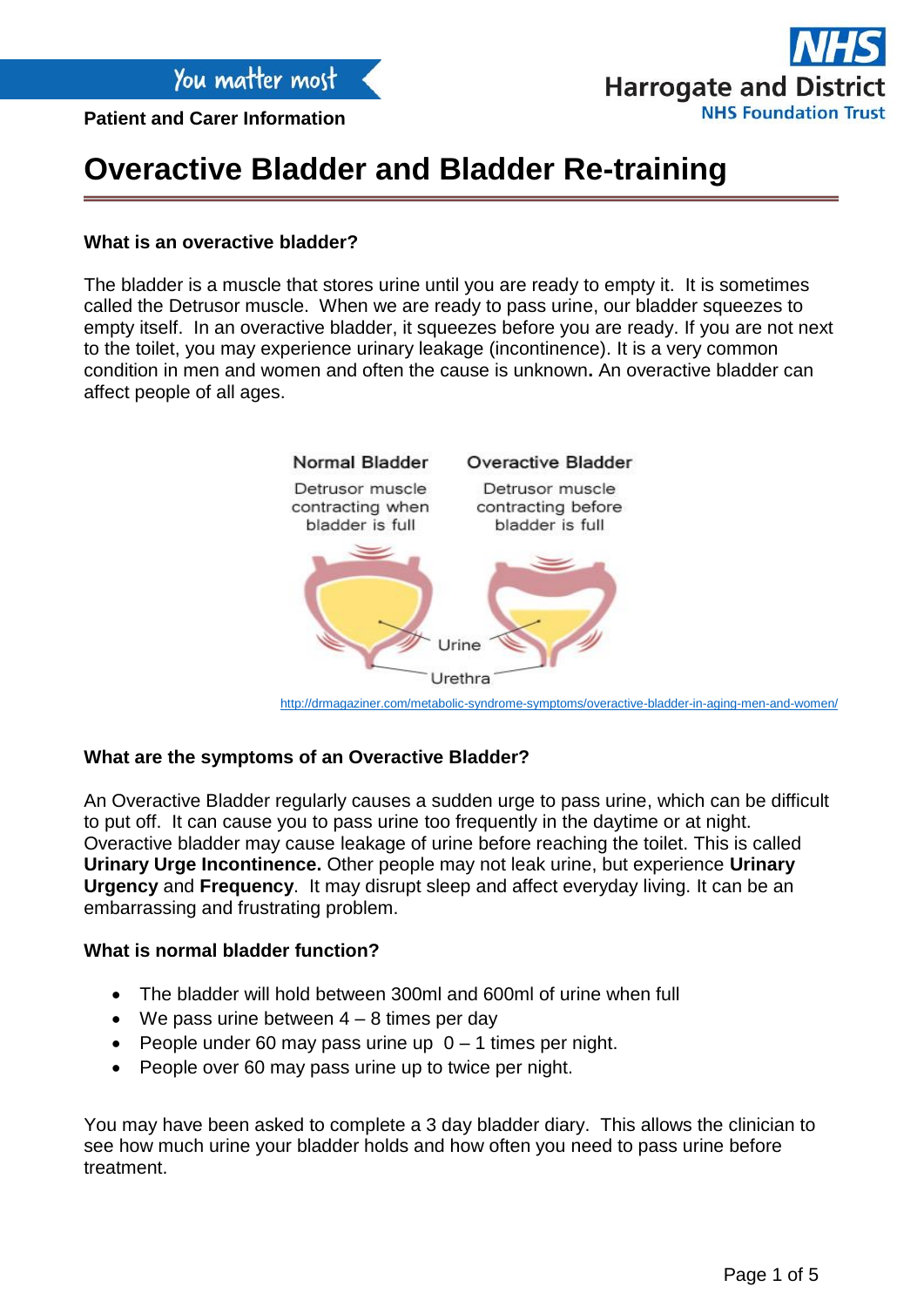

## **How much fluid should I drink per day?**

To maintain a healthy bladder, it is important that you do not become dehydrated. Concentrated urine can irritate the bladder and make urgency worse. Drinking too little can also increase risk of infection and cause constipation. We should drink approximately 8 drinks per day (3-4 pints or 1.5 –2 litres); unless you have a medical condition and have been advised differently. If you go to the toilet a lot overnight (nocturia) try to reduce fluids 2-3 hours before going to bed.

### **What should I drink?**

Caffeine can make an overactive bladder worse. Caffeine can be found in tea, coffee and cola drinks. Reducing caffeine and stopping it altogether can help your symptoms. Do this slowly as you can get withdrawal headaches! There are many decaffeinated alternatives in the shops. Other drinks that can affect your bladder are fizzy drinks, acidic fruit juices and artificial sweeteners. Water, milk and dilute juice should not irritate the bladder (avoiding diet, reduced sugar and no added sugar drinks).



www.bladderandbowelfoundation.org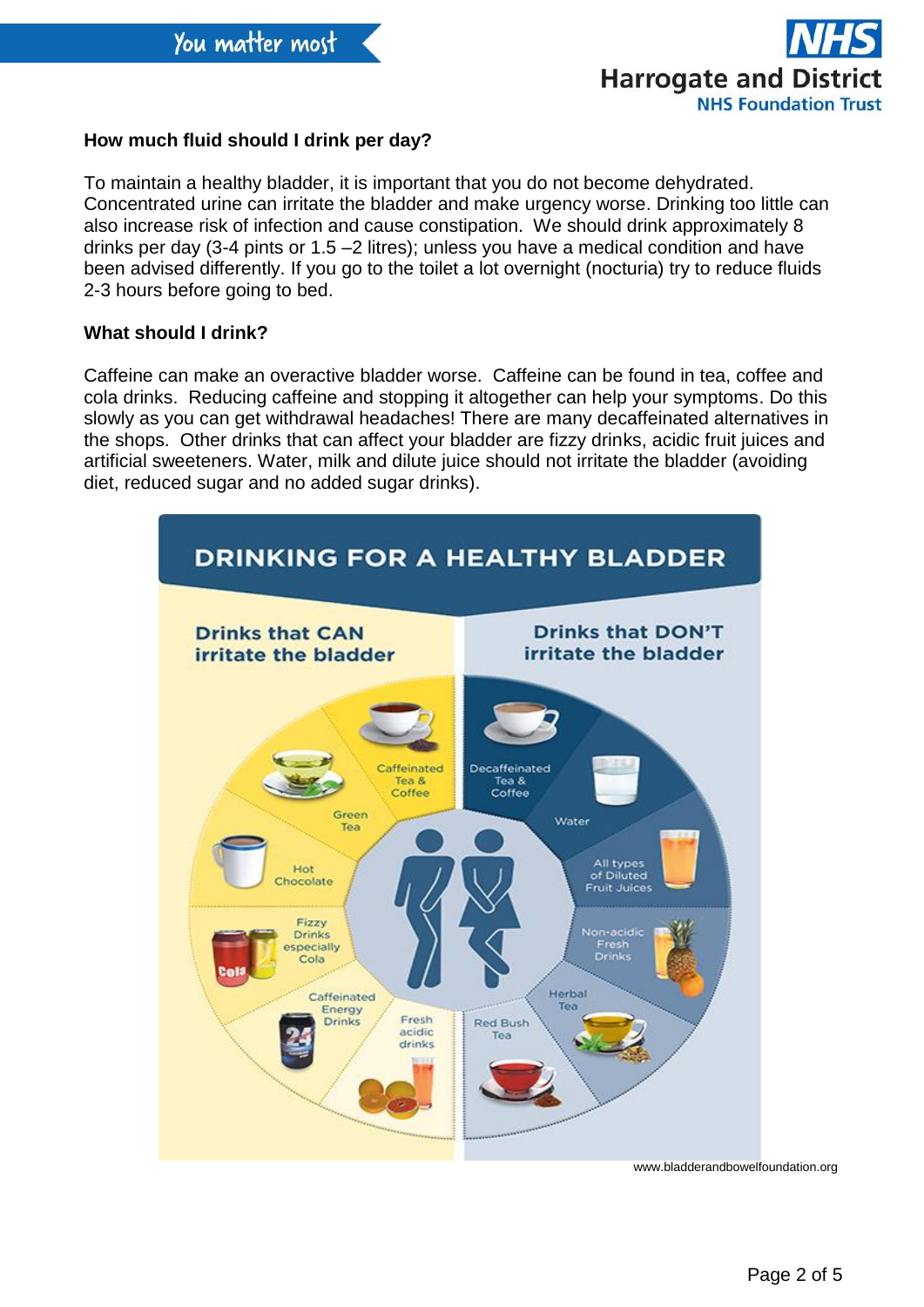

## **Other factors that can affect your bladder function**

**Medication** Some medication can result in urinary frequency or urgency, for example diuretics (water pills). Please speak to your clinician or doctor if you think your medication is affecting your bladder.

**Weight gain** – Being overweight can make your bladder problem worse. Please seek advice from your G.P if you would like to lose weight.

**Constipation** may cause you to strain when opening your bowels. This can weaken the pelvic floor muscles over time, making your bladder symptoms worse. It is important to try to avoid constipation with a healthy diet, adequate fluid intake and exercise, if possible. If you are still constipated, seek advice from your G.P. Medication may be recommended.

**Urine infection** – If you have symptoms of infection, such as pain on passing urine, going to the toilet more often or blood in the urine, tell your G.P straight away. This is easily treated but should not be ignored.

**Pelvic Floor weakness** - If these muscles are weak, it is harder to hold onto urine or stool. Practicing **Pelvic Floor Muscle Exercises** often helps to improve urinary incontinence.

# **What is Bladder Re-training?**

The purpose of bladder training is to help you take back control of your bladder. This can be achieved by increasing the time interval between voids. Instead of rushing to the toilet, as soon as you get the urge to pass urine, it is important to try to hold on a few minutes longer. You might find this difficult at first. The following techniques may help:

- try to keep calm. Avoid rushing to the toilet
- distract yourself by concentrating on something else
- sit on a firm surface and pull up your pelvic floor muscles for 10 seconds (if you can) or a series of short squeezes.
- if you are not able to sit, stand still and wait as the urge may wear off
- cross your legs, if able press up against your pelvic floor with your hand

The aim of bladder training is to gradually increase how much urine your bladder can hold whilst keeping control. Evidence shows that bladder training can reduce the feeling of urgency, frequency and urinary incontinence. The training can take weeks but is often successful. Try to keep going and keep positive!

Latch key urgency is common in people with overactive bladder. This describes the strong urgency triggered when you arrive at home, as you put your key in the door or when you are near to a toilet. If you experience this, try the tips listed below. Try not to worry if this takes a while to master. As you progress with bladder training, this should improve.

- Sitting in your car, and tightening your pelvic floor muscles for at least 10 seconds.
- Once at the door stand still and cross your legs as you open the door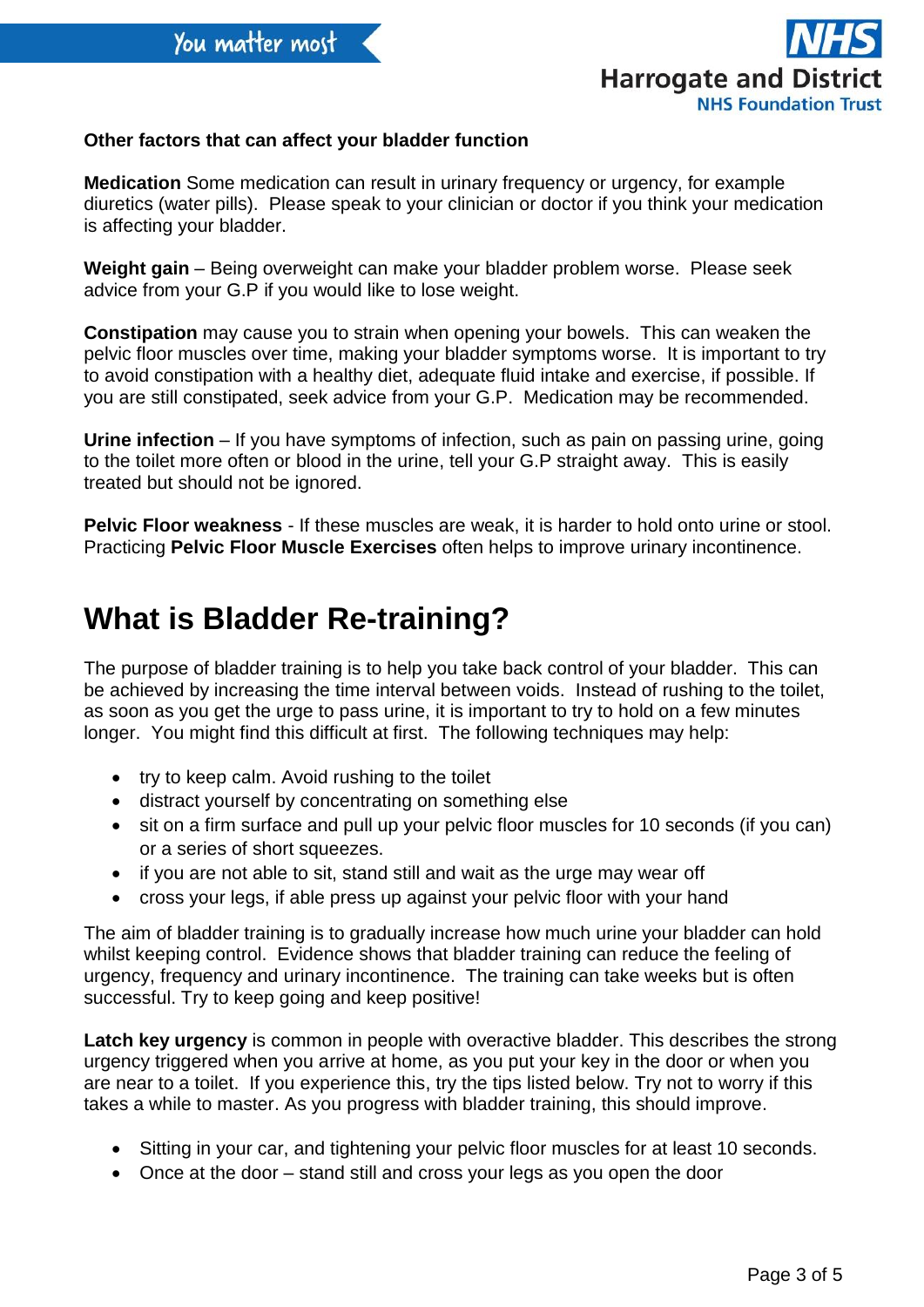

- Calmly put your bags down. Count to 60 before making your way to the toilet.
- Gradually increase the amount of time between getting in your home and going to the toilet.

## **Try to avoid passing urine 'just in case'**

If you worry about being incontinent, it may be that you pass urine 'just in case'. Emptying your bladder before it is needed, can lead to a smaller bladder capacity, making urgency and frequency worse. The bladder is designed to be stretched and hold urine. If we void too often (for example hourly), our bladder capacity will be very small. Try bladder training, over the coming months, to improve your confidence in your bladder and improve the holding power of your bladder.

### **Incomplete bladder emptying**

If you feel your bladder has not emptied fully, or if you dribble when you stand up from the toilet, try the following:

- wait a little longer once you have finished before standing up
- when still sat on the toilet try rocking forwards and backward. Alternatively, you may stand up to do this, before sitting back down again
- tap over your lower abdomen do not strain to empty
- tighten your pelvic floor before you stand up

### **What if bladder training and lifestyle changes don't improve my bladder function?**

There are other effective treatments available for Overactive Bladder. These include medication. Talk to your health care professional about your options or ask for referral to a local specialist service.

### **Further Sources of information**

- Bladder and Bowel UK [https://www.bbuk.org.uk](https://www.bbuk.org.uk/)
- HDFT Continence Service Webpage <https://www.hdft.nhs.uk/services/specialist-continence-service-2/>
- Harrogate Health Hub<https://www.harrogatehealthhub.co.uk/wmhphysiotherapy>
- NICE Urinary incontinence and pelvic organ prolapse in women 2019 <https://www.nice.org.uk/guidance/ng123/informationforpublic>

### **Contact details**

| HDFT Women's and Men's Health Physiotherapy Department | 01423 553472 |
|--------------------------------------------------------|--------------|
| <b>HDFT Specialist Continence Service</b>              | 01423 557495 |